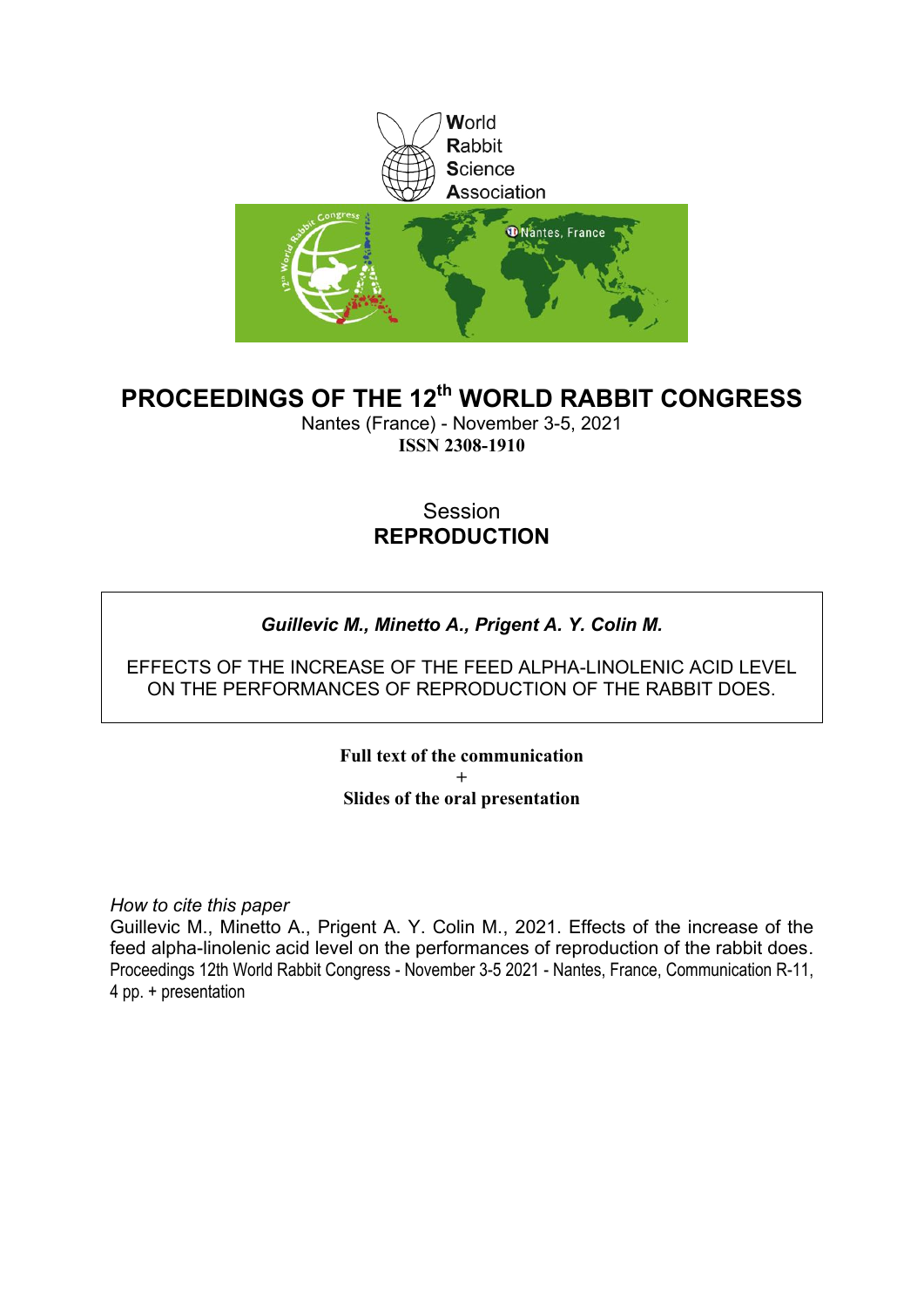### **EFFECTS OF THE INCREASE OF THE FEED ALPHA-LINOLENIC ACID LEVEL ON THE PERFORMANCES OF REPRODUCTION OF THE RABBIT DOES.**

### **Guillevic M.<sup>1</sup>\*, Minetto A.<sup>1</sup>, Prigent A. Y.<sup>2</sup>, Colin M.<sup>3</sup>**

**1** Valorex, La Messayais, 35210 Combourtillé **<sup>2</sup>**EARL 3L, Coat Izella N°4, 29830 Ploudalmezeau **<sup>3</sup>**Copri SARL, Coat Izella N°2, 29830 Ploudalmezeau

\* correspondant : m.guillevic@valorex.com

#### **ABSTRACT**

Three experimentations carried out in 3 different places and involving 777 does have compared a control feed with low omega 3 level (0.09 to 0.16 % of alpha-linolenic acid) to one containing extruded flax Tradilin<sup>®</sup> (Flax) in order to increase its alpha-linolenic acid level between 0.61 and 0.68 %. The fertility at birth, the number of "4 days old" rabbits / litter, the number of weaned rabbits / litter, the mortality before weaning and the weight at weaning (individually and for the litters) were measured on 1 221 cycles of reproduction. No differences were observed on the fertility. The "4 days old rabbits" / litter number was very highly significantly increased from 10.07 to 10.96 in average when the flax is incorporated in the feed, in agreement with the results observed for the piglet. This improvement can be explained by the high content in alpha-linolenic acid and in lignans of the flax seed. The number of rabbits at weaning / litter had the same evolution and went up very highly significantly from 8.69 to 9.67. The mortality before weaning dropped highly significantly from 11.2 to 9.7 % with the incorporation of flax in the feed as for the piglet, probably as a consequence of the increase of the omega 3 level in the colostrum and in the milk, improving the immunity of the rabbits and their inflammatory status. The individual weights and the litter ones increased very highly significantly respectively from 811 to 912 grams and from 7 044 to 8 026 grams, on the same way than from the piglet. Consequently, the extruded flax Tradilin® appears as an important source of omega 3, enabling an improvement of the performances of reproduction of the rabbit, particularly in a context of reducing the alfalfa content of the rabbit feeds, creating a decrease of the level of this fatty acid in the feed if not compensated. It brings too the lignans which probably explain partly the increase of the number of rabbits at birth.

**Key words**: Rabbit, omega 3, alpha-linolenic acid, flax, lignans

#### **INTRODUCTION**

If the interest of increasing the alpha – linolenic (ALA) acid level brought by the extruded flax Tradilin<sup>®</sup> to improve the performances and the meat quality of the growing finishing rabbits is now well documented (Teillet *et al*., 2012; Minetto *et al*., 2019), few information are available of its effects on the performances of reproduction. Muniz *et al.* (2004) and Castellini *et al*. (2004) have demonstrated an increase of the omega 3 fatty acids content in the milk and in the carcass of suckling rabbits when adding fish oil or flax seed in the feed but without references to the zootechnical performances. Rodriguez *et al.,* (2016) observed a higher fetal development and a higher placenta efficiency associated with heavier newborns when the does receive omega 3 PUFA (Rodriguez *et al.,* 2018). On the same way, D'ambola *et al.* (1991) show a better resistance of the neonatal rabbits to *Staphylococcus* but without zootechnical indications too. Only Maertens *et al*. (2005) study simultaneously the influence of the content of the feed in alpha-linolenic acid on the milk composition and the viability of the rabbits before weaning. They don't see significant differences with and without flax but they have worked on a limited number of does (82) and used a control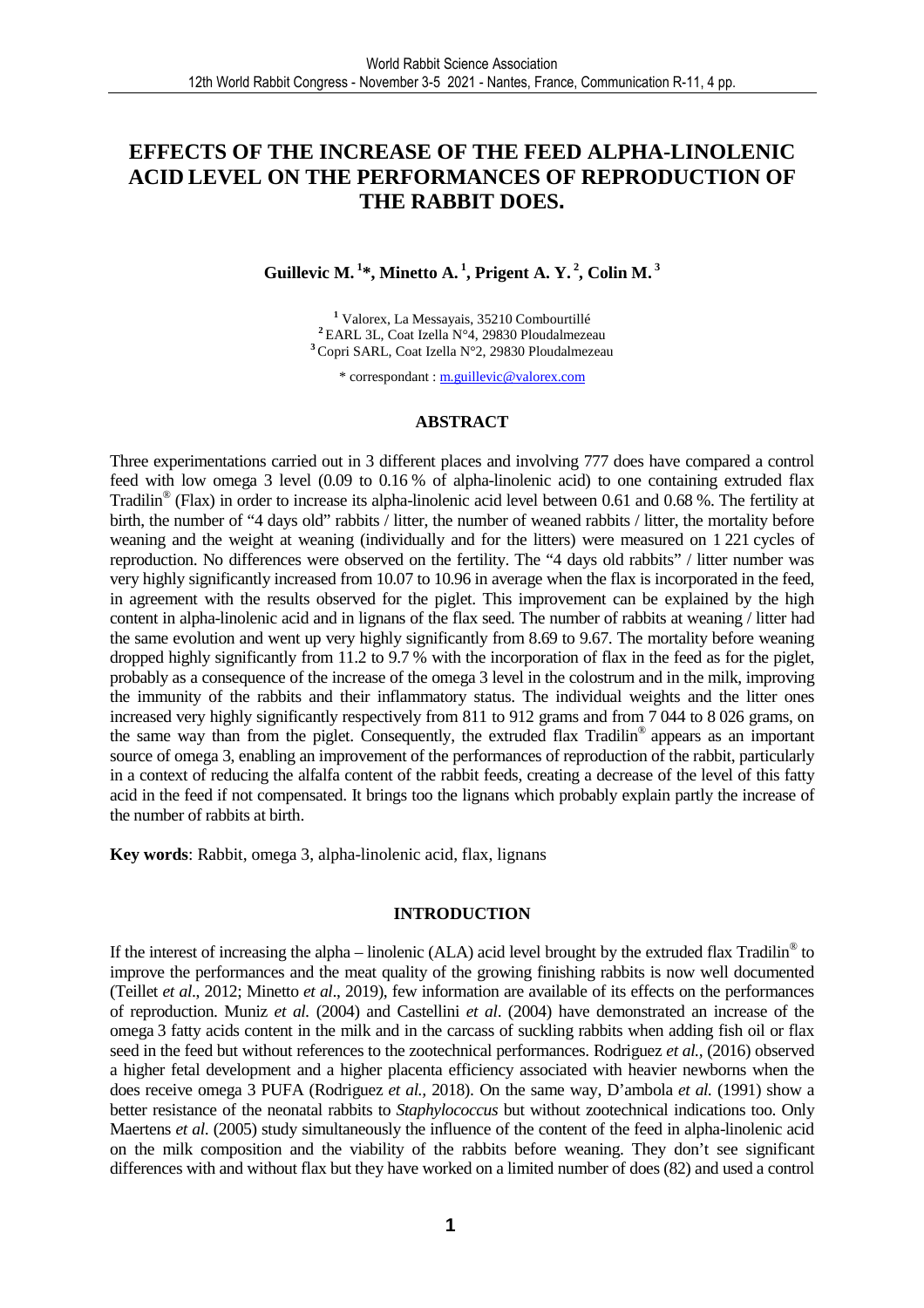feed already high in alpha-linolenic acid, making difficult a definitive conclusion. In the same time, a lot of benefits of the incorporation of extruded flax, rich in alpha-linolenic acid have been demonstrated in the sow (De Quelen *et al*., 2010; Guillevic *et al.,* 2011). The objective of this work is to research if same phenomena's can be found on does using a higher number of animals and with more difference between the omega 3 level of the control feed and the flax one than Maertens *et al.,* (2005).

### **MATERIALS AND METHODS**

### **Animals**

Hyplus hybrid does were used in to compare a control feed with low omega 3 level to one containing extruded flax Tradilin<sup>®</sup> (Flax). Experiments were carried out in three farms: the first one involving 57 does during one cycle of reproduction in the experimental center of EARL 3L, the second and the third ones gathering respectively 310 and 410 does took places in 2 commercial farms during 3 cycles of reproduction. The final distribution of the does between the different numbers of parturitions was approximatively the same between the 2 treatments.

### **Experimental feeds and measured parameters**

The feeds of the 2 treatments were identical for the proteins (18 %), the crude fiber (15 %), the fat (4 %) and the digestible energy (2 500 kcal). The alpha-linolenic acid level was increased in the feeds by incorporation of 5 % of *omegalest,* a mix of extruded flax Tradilin® , of carob and of flax straw containing 10,5 % of alpha-linolenic acid. It was introduced in substitution of bran, rapeseed meal and oil of soya or of palm. The percentages of ALA were for the 3 experiments:

- For the first experimentation, 0.09 % in the control feed and 0.61 % in the flax one.
- For the second one,  $0.12\%$  in the control feed and  $0.64\%$  in the flax one.
- For the third one, 0.16 % in the control feed and 0.68 % in the flax one.

The alfalfa level was identical in the 2 feeds (Respectively 5 %; 10 %; 18 %). The experimental feeds were distributed from the artificial insemination corresponding to the first studied cycle of each experimentation and during the complete milking period. The measured parameters were:

- Number of artificial inseminations (AI) and of parturitions to calculate the fertility at birth. The results of fertility are available only for the farms 2 and 3.
- Number of rabbits alive at 4 days and at weaning enabling to calculate the number of "4 days" old rabbits" / litter, the number of weaned rabbits / litter and the mortality 4 days – weaning.
- Individual and total litter weight at weaning taking place at 35 days in the first and third experimentations and 36 in the second one.

#### **Statistical analysis**

The data were analyzed by ANOVA for the number of rabbits at 4 days and at weaning and for the individual and litter weights at weaning; after bolean transformation of the individual data for the fertilities (1 for a positive insemination – 0 for a negative one) and for the mortalities (1 for a dead rabbits – 0 for a live rabbits) according to the method already described (Colin *et al*., 2008). These statistical analyses were carried out for every single farm and for the complete data including the study of interaction and the influence of the age at weaning.

### **RESULTS AND DISCUSSION**

### **Fertility**

No statistical difference was observed (Table 1). These observations are in agreement with Maertens *et al*. (2005) but different of the ones of Rebollar *et al* (2014) who observed a higher fertility of primiparous does when supplementing the feed with EPA + DHA brought by fish oils. A complementary and additive explanation is the high content in lignans of the flax which improve fertility by the cow (Zachut 2015).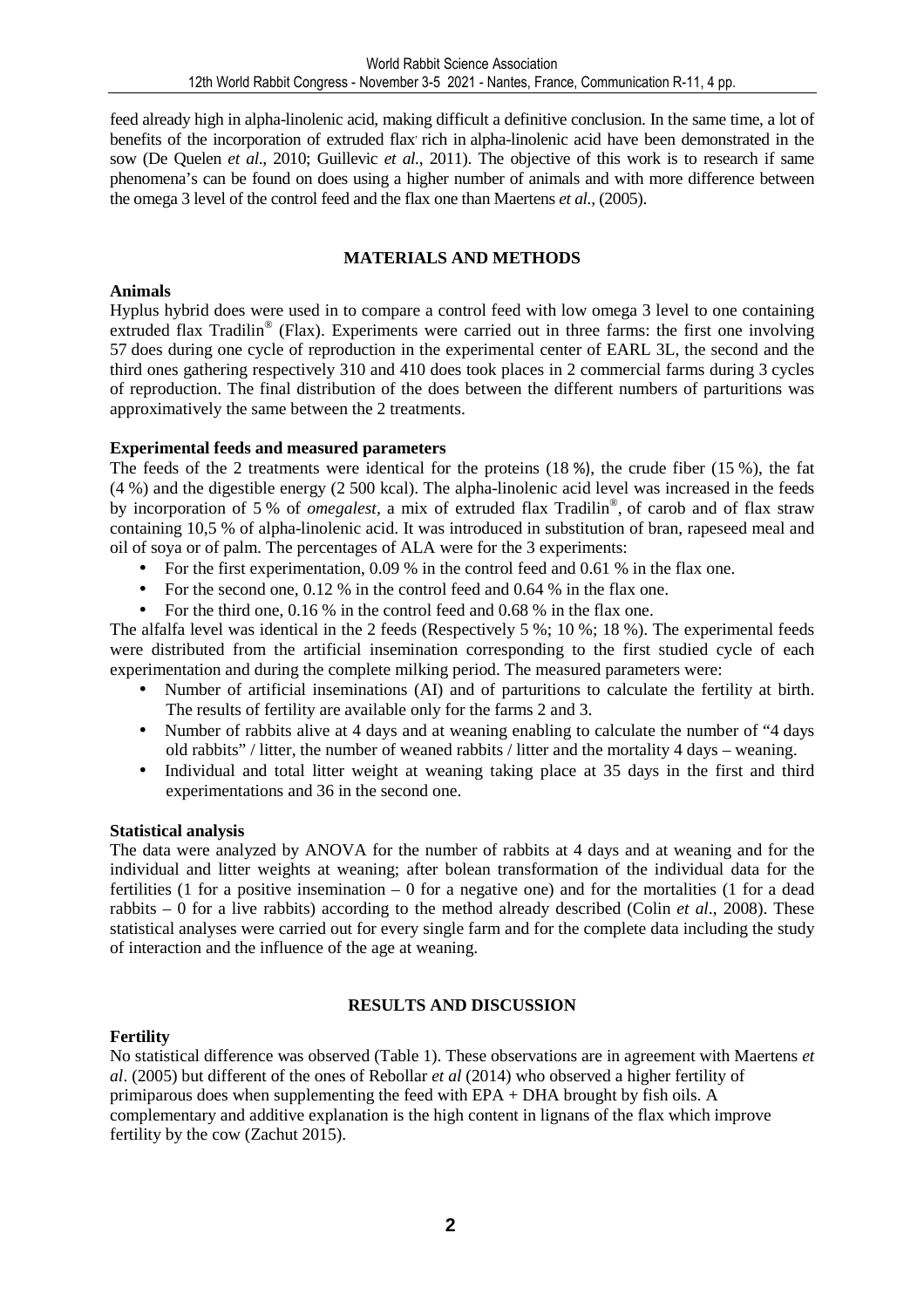### **Number of rabbits / litter and mortality before weaning.**

The number of rabbits / litter at 4 days is very highly significantly higher with the feed containing extruded flax Tradilin<sup>®</sup> in the 3 farms : +0.89 "4 days old rabbit" / litter in average (Table 1) without interaction flax / farms (P = 0.43). This result is in contradiction with Maertens *et al*. (2005) observing a low and not significant difference for this crirerion  $(+ 0.24$  "4 days old rabbits" / litter) but in agreement with Guillevic *et al.* (2011) in the sows. It is coherent with the actions of omega 3 at reproductive physiological level (Rodriguez *et al.,* 2019) having beneficial effects on embryonal survival: supplying of available energy, synthesis of prostaglandins...

Table 1: Fertility, number of "4 days old" and weaned rabbits and mortality before weaning

|                                                       | Farm 1            |                   | Farm 2            |                      | Farm 3         |                 | <b>Total</b>   |             | $P$ <i>flax</i> | P Inter     |
|-------------------------------------------------------|-------------------|-------------------|-------------------|----------------------|----------------|-----------------|----------------|-------------|-----------------|-------------|
| <b>Treatments</b>                                     | <b>Control</b>    | <b>Flax</b>       | <b>Control</b>    | <b>Flax</b>          | <b>Control</b> | <b>Flax</b>     | <b>Control</b> | <b>Flax</b> |                 | farm / flax |
| Nb of AI                                              | NA <sup>(1)</sup> | NA <sup>(1)</sup> | 224               | 211                  | 496            | 629             | 720            | 840         |                 |             |
| Nb of parturitions                                    | 25                | 32                | 165               | 145                  | 361            | 493             | 551            | 670         |                 |             |
| Fertility (%)                                         | NA <sup>(1)</sup> | NA <sup>(1)</sup> | 73.7              | 68.7                 | 72.8           | 78.4            | 73.1           | 76.0        | 0.49            | 0.001       |
| of "4<br>Nb.<br>days<br>old" rabbit                   | 259               | 356               | 1630              | 1515                 | 3 6 6 0        | 5472            | 5 5 4 9        | 7 34<br>3   |                 |             |
| $4^{\circ}4$<br>Nb of<br>days<br>old" rabbit / litter | $10.36^{ab}$      | $11.13^c$         | $9.88^{a}$        | $10.45^{b}$          | $10.14^{ab}$   | $11.10^{\circ}$ | 10.07          | 10.96       | < 0.001         | 0.439       |
| of<br>Nb<br>weaned<br>rabbits                         | 207               | 272               | 1 3 2 7           | 1 2 2 9              | 3 2 5 4        | 4 9 8 0         | 4788           | 6481        |                 |             |
| of<br>Nb<br>weaned<br>rabbits / litter                | 8.28 <sup>a</sup> | 8.50 <sup>a</sup> | 8.04 <sup>a</sup> | $8.48$ <sup>ab</sup> | $9.01^{\rm b}$ | $10.1^\circ$    | 8.69           | 9.67        | < 0.001         | < 0.001     |
| Mortality 4 days<br>$-$ weaning $(\%)$                | 20.1              | 23.6              | 9.9               | 8.9                  | 11.1           | 9.0             | 11.2           | 9.7         | 0.006           | 0.054       |

(1) Not available data

The number of rabbits / litter at weaning is very highly significantly higher with the extruded flax Tradilin<sup>®</sup> for the complete results:  $+0.98$  weaned rabbits / litter in average (Table 1) mainly due to the farm 3. The interaction flax / farms is very highly significant: no significant difference in the farm 1  $(P = 0.78)$ ; trend to the signification in the farm 2 (P = 0.066). Globally, the mortality between 4 days and the weaning is highly significantly lower with the flax feed (-1.5 %), mainly in the farm 3: the differences are not significant in the farm 1 and 2 (Respectively  $P = 0.36$  and  $P = 0.44$ ). This global improvement of the mortality of the rabbits before weaning is in contradiction with Maertens *et al*. (2005) who found an increase of 1.5 % of this criterion but in agreement with D'Ambola *et al* (1991) showing a better resistance of the neonatal rabbits to *Staphylococcus* and of Muniz *et al* (2004) and Castellini *et al.* (2004) who demonstrated an increase of the omega 3 fatty acids content of the milk when distributing high level of omega 3 feeds. De Quelen *et al*. (2010) observed too a reduction of the piglet mortality when extruded flax Tradilin® is distributed to the sows.

### **Weights at weaning.**

Globally, the individual weights at weaning are higher with the Flax feed in the 3 farms (+ 102 grams); this difference is very highly significant only in the farm 3 and no significant in the farms 1 and 2 (Table 2). The Interaction flax / farms is very highly significant. The weights at weaning are highly significantly heavier in the farm 2 due to the older age at weaning. The weights of the total litter are also increased as a consequence of a higher number of weaned rabbits and of the heavier individual rabbit weights: + 1 783 grams in average. This difference is highly significant in the farm 2 and very highly significant in the farm 3. The Interaction flax / farms is very highly significant. These increases of the individual and litter weaning weights disagree with those obtained by Maertens *et al.* (2005) who did not find any difference on the weight at weaning between the control feed and the flax but are similar to the ones of Guillevic *et al.* (2010) in the piglet.

| <b>Experimentation</b> | Farm 1         |               | Farm 2            |                    | Farm 3             |            | <b>Total</b>    |      |              | P inter                     |
|------------------------|----------------|---------------|-------------------|--------------------|--------------------|------------|-----------------|------|--------------|-----------------------------|
| <b>Treatments</b>      | Control        | Flax          | Control           | Flax               | Control            | Flax       | Control         | Flax | P Flax       | flax $\overline{a}$<br>farm |
| Indivi. weight $(g)$   | $828^{ab}$     | $848^{\circ}$ | $954^\circ$       | $961^\circ$        | $751^{\mathrm{a}}$ | $904^{bc}$ | 811             | 912  | $<\!\!0.001$ | < 0.001                     |
| Litter weight $(g)$    | $6856^{\rm a}$ | $7208^a$      | $7672^{\text{a}}$ | 8 145 <sup>p</sup> | 6 769 <sup>a</sup> | 9 1 3 2    | $7.044^{\circ}$ | 8826 | < 0.001      | < 0.001                     |

**Table 2:** Individual and litter weights at weaning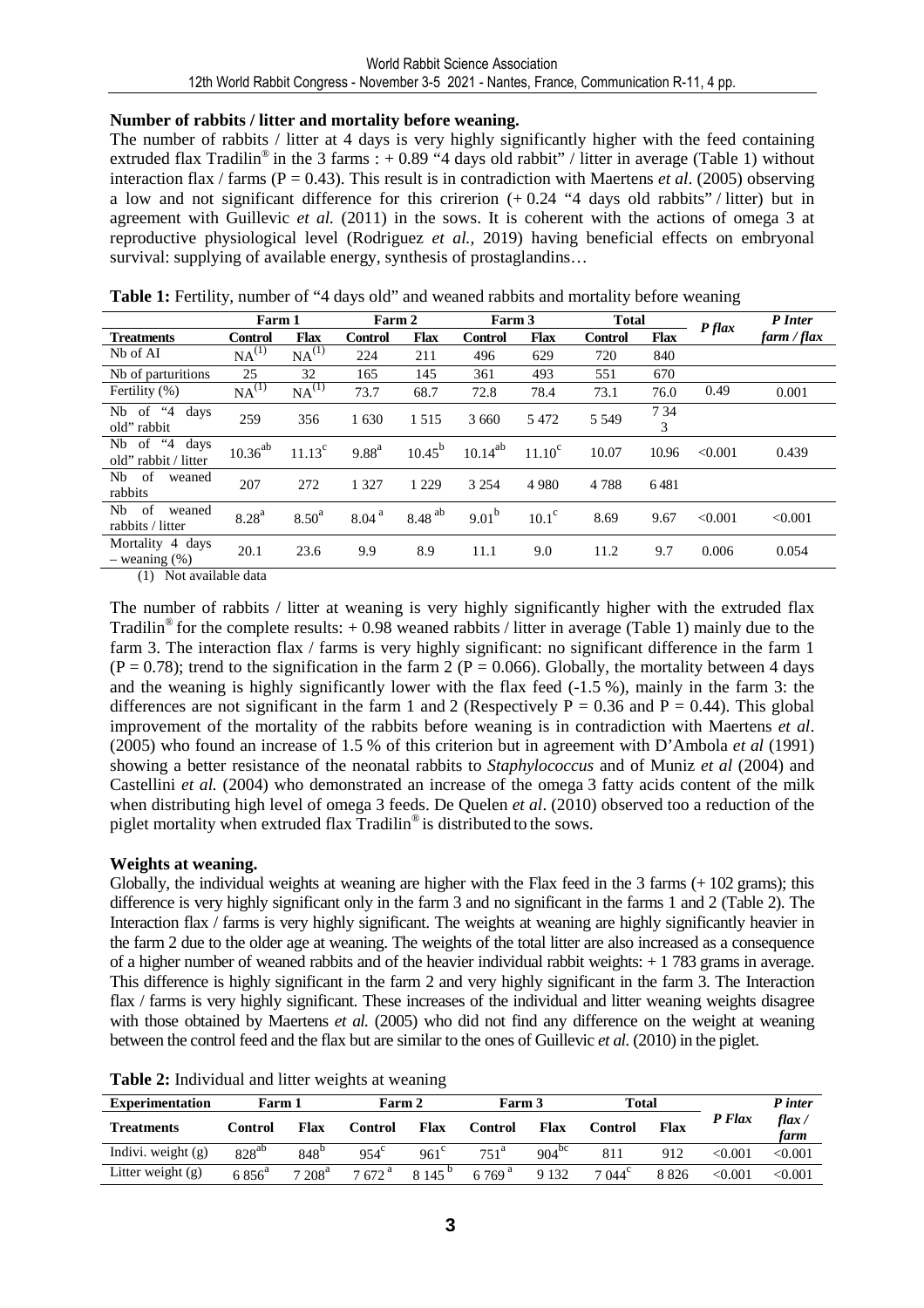#### **CONCLUSIONS**

The incorporation of extruded flax Tradilin<sup>®</sup> in the does feed improves the prolificacy, the viability of the rabbits before weaning and their weight at weaning. These positive effects of the flax on the mortality can be mainly explained by the increase of the omega 3 level in the colostrum and in the milk, improving the immunity and the inflammatory status. In the same time, the lignans contained in the flax seed are probably an important factor of improving the prolificacy by increasing the ovulation rate or/and by reducing the embryonic mortality. These benefits of the extruded flax as source of alpha-linolenic acid becomes important in the current context of reduction of the alfalfa in the rabbit feeds, creating a decrease of its level in the feed if it is not compensated by another source.

#### **REFERENCES**

- Castellini C., Dal Bosco A., Mugnai C., Sciascia E. 2004. Effect of dietary n-3 fatty acids on the composition of doe's milk and tissues of suckling rabbits. *Proceedings 8th World Rabbit Congress, Puebla (Mexico), September 7-10th 2004, 771-776.*
- Colin M., Cai X., Prigent A.Y. 2012. L'enrichissement des aliments lapin en Oméga 3 courtes et longues chaînes: une opportunité pour le producteur et le consommateur. *Itavi élevage de lapin de chair, Pacé (France), 27 Novembre 2012, 33-41.*
- Colin M., Lebas F., Guttierez G., Charrier S., Teillet B., Saliba C., Prigent A.Y. 2008. Influence of the distribution at birth of a Heat Shock Proteins booster isolated from the prickly pear epicarp on the growth and mortality of rabbits before and after weaning.  $9<sup>th</sup>$  World Rabbit Congress, 601-605.
- D'Ambola J. B., Aeberhard E.E., Trang N., Gaffar S., Barrett C.T., Sherman M.P;, 1991 Effect of Dietary (*n*-3) and (*n*-6) Fatty Acids on In Vivo Pulmonary Bacterial Clearance by Neonatal Rabbits. *J. of Nutr., 121, 1262–1269,*
- De Quelen F., Boudry G., Fillaut M., Mourot J., 2010. Variation de la composition en acides gras du lait de truie au cours de la lactation en fonction de la teneur en acide alpha-linolénique du régime. *Journées de la Recherche Porcine, Paris (France), 2-3 février 2010, 42, 139-140.*
- Guillevic M., Mourot J., Chesneau G., 2010 Intérêts nutritionnels de l'introduction de la graine de lin extrudée dans l'aliment 1<sup>er</sup> âge du porcelet. Journées de la Recherche Porcine, Paris (France), 2-3 février 2010, 42, 141-142.
- Guillevic M., Mairesse G., Chesneau G., 2011. Tradi-lin®, reproduction et santé chez la Truie. *3 émes journées de la recherche valorex, Pacé (France), 5-6 avril 2011.*
- Guillevic M., De Quelen F., Mourot J., Chesneau G., 2011. Influences de l'apport en acides gras essentiels dans l'alimentation de la truie sur le statut inflammatoire du porcelet au sevrage. *Journées de la Recherche Porcine, Paris (France), 15-16 février 2011, 43, 287-288.*
- Maertens L,.M., Aerts J., De Brabander D.L.,. 2005. Effet d'un aliment riche en acides gras omega-3 sur les performances et la composition du lait des lapines et la viabilité de leur descendance. *11èmes Journées de la Recherche Cunicole, Paris (France), 29-30 novembre 2005, 205-208.*
- Minetto A., Guillevic M., Prigent A. Y., Colin M. 2019. Effets de l'enrichissement en acides gras oméga 3 de l'aliment sur les résultats zootechniques et la qualité nutritionnelle de la viande de lapin. *18èmes Journées de la Recherche Cunicole, Nantes (France), 27 – 28 mai 2019, 137-141.*
- Muniz M.A., Pro A. Becceri C.M., Sosa E., Gallegos J., Hernandez O. 2004. Fatty acid omega 3 in milk of rabbit does fed common vetch and sardine oil. *Proceedings 8th World Rabbit Congress, Puebla (Mexico), September 7-10th 2004, 922-927.*
- Rebollar P., Garcia-Garcia R.M., Arias-Alvarez M., Millan P., Rey A.I., Rodriguez M., Formoso-Rafferty N., De La Riva S., Masdeu M., Lorenzo P.L. 2014. Reproductive long terms effects, endocrine response an fatty acid profile of rabbits does supplemented with n-3 fatty acids. *Anim. Reprod. Sci, 146, 202-209.*
- Rodriguez M., Garcia-Garcia R.M., Arias-Alvarez M., Millan P., Febrel N., Formoso-Rafferty N., Lopez-TelloJ., Lorenzo P.L., Rebollar P., 2018. Improvment in the conception rate, milk composition and embryo quality of rabbit does after enrichment with n-3 polyunsatured acids. *Animals, 12, 2080-2088.*
- Rodriguez M., Rebollar P., Mattioli S., Castellini C. 2019. n-3 PUFA sources (Precursor / product): a review of current knowlede on rabbit. *Animals, 9, 806.*
- Teillet B., Colin M., Prigent A.Y. 2012. Influence de l'acide alpha-linolénique de l'aliment sur la teneur en Omega-3 et les caractéristiques hédoniques de la viande de lapin. *Oléagineux, corps gras et lipides, Vol. 20 - n°1 Janvier – Février 2013, 55.*
- Zachut M. 2015. Concentrations of the Mammalian Lignan Enterolactone in Preovulatory Follicles and the Correlation with Intrafollicular Estradiol in Dairy Cows Fed Extruded Flaxseed*. Journal of Dairy Science, 98, 8814 - 8817.*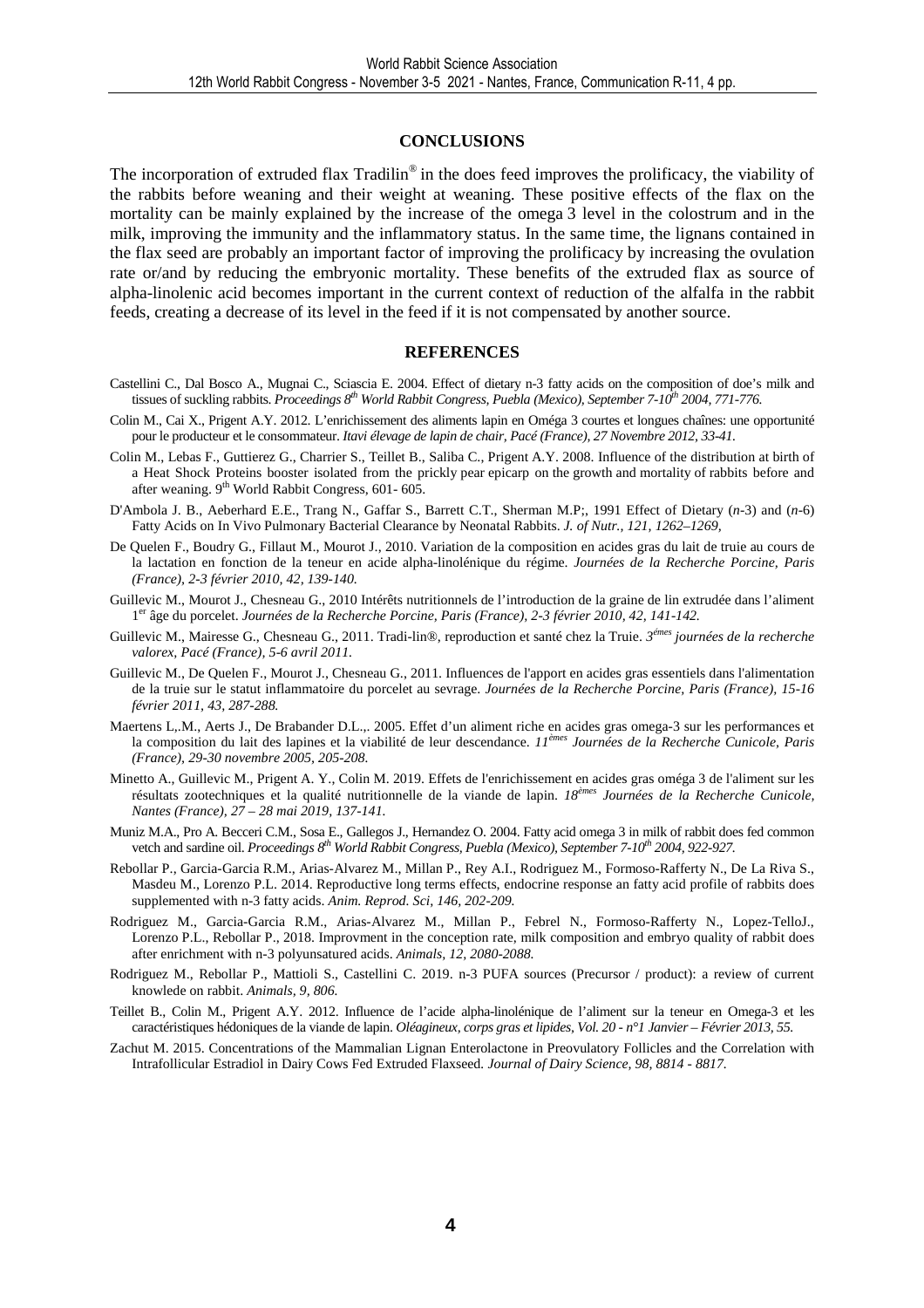

## **Effects of the increase of the feed alpha-linolenic acid level on the performances of reproduction of the rabbit does**

### **Guillevic M. <sup>1</sup> \*, Minetto A. <sup>1</sup> , Prigent A. Y. <sup>2</sup> , Colin M. <sup>3</sup>**

 Valorex, La Messayais, 35210 Combourtillé EARL 3L, Coat Izella N°4, 29830 Ploudalmezeau Copri SARL, Coat Izella N°2, 29830 Ploudalmezeau \* correspondant : [m.guillevic@valorex.com](mailto:a.minetto@valorex.com)



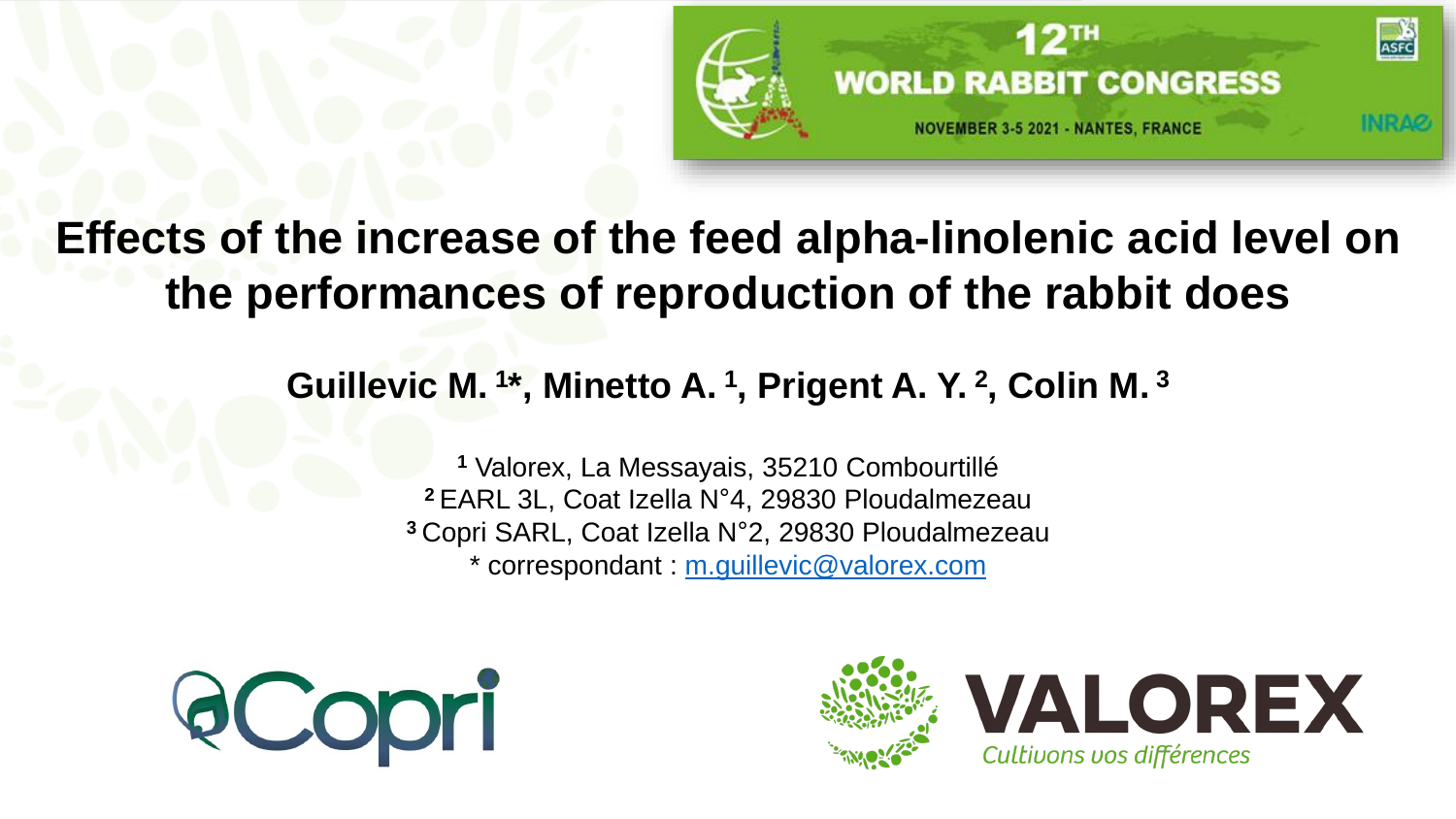# **INTRODUCTION**

# **State of the art** ➔ **ALA - Omega 3 impacts**

**Meat quality**

**Objective**

Lot of publications  $\rightarrow$  ALA level brought by the extruded flax Tradilin<sup>®</sup> to improve the meat quality of the growing rabbits

### **Performances of reproduction**

- Few information  $\rightarrow$  Performances of reproduction of the doe while they are well documented for the sow
	- $\rightarrow$  due to... limited numbers of does ?

omega 3 content in feed diets (alfafa) ? efficiency of omega 3 in feed diet ?

### **Benefits of Tradilin (selected & specifically processed flax) for the rabbit doe ?**



**Effects of the increase of the feed alpha - linolenic acid level on the performances of reproduction of the rabbit does** Guillevic M, Minetto A., Prigent A. Y. , Colin M.

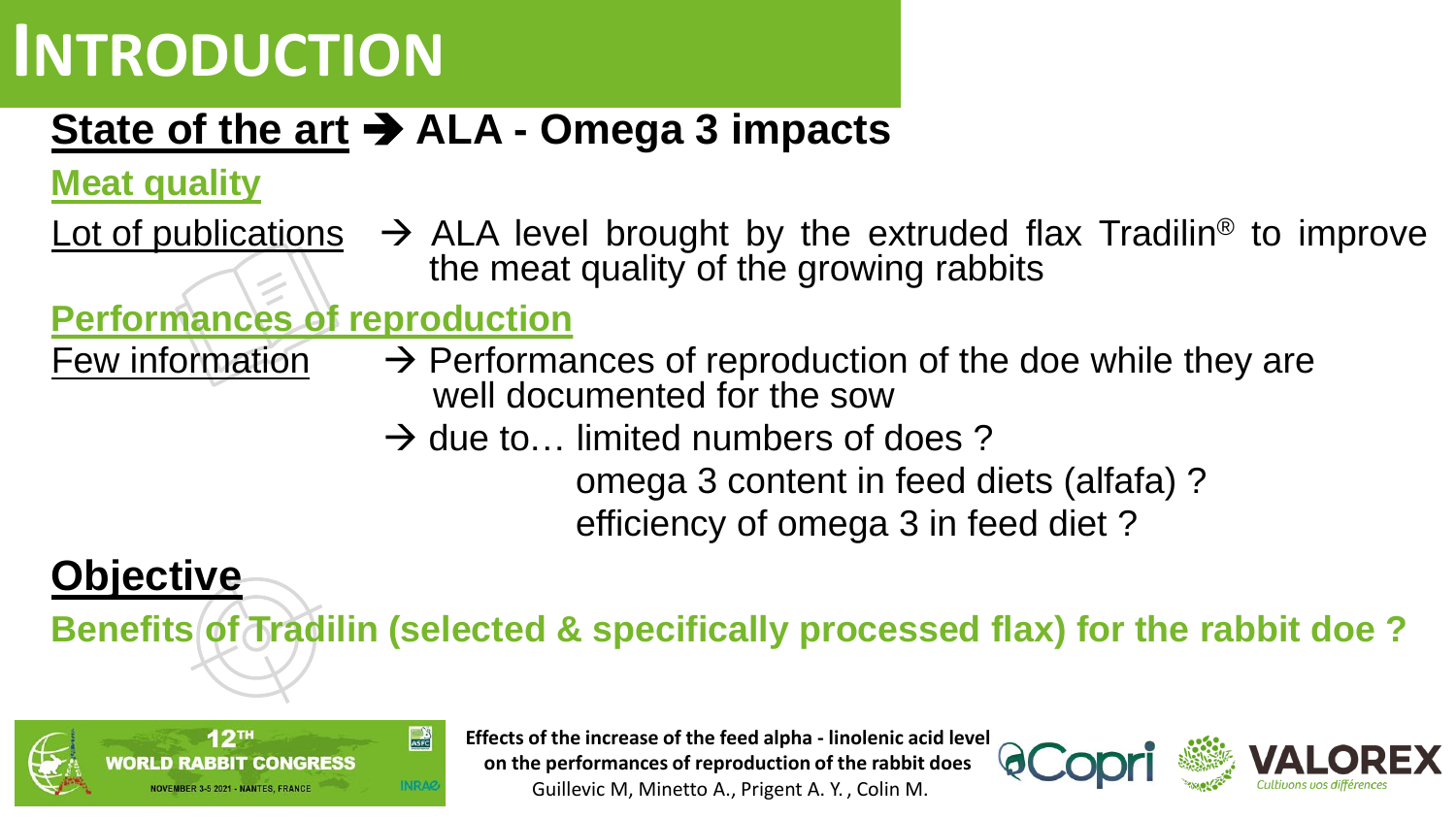# **MATERIAL AND METHODS**

### **Trials**



3 experimentations involving respectively 57, 310, 410 Hyplus does  $\rightarrow$  777 all together

## **Experimental's diets**

Iso-nutritional diet: Protein (18%), Fiber (15%), Fat (4%) and digestible energy (2500 kcal)

- ALA content: 5 % of Omegalest (50% extruded flax Tradilin®, carob, flax straw)
- ➔ **Control**: 0,09 to 0,16% **Tradilin**: 0,61 to 0,68%

## **Measured criteria's**

Number of artificial inseminations (AI) and of parturitions

 $\begin{array}{c} \n \overline{\mathbf{y}} \\ \n \overline{\mathbf{y}} \\ \n \overline{\mathbf{y}} \\ \n \end{array}$ Number of rabbits alive at 4 days and at weaning

Weight of the individual rabbits and the total litters at weaning



**Effects of the increase of the feed alpha - linolenic acid level on the performances of reproduction of the rabbit does** Guillevic M, Minetto A., Prigent A. Y. , Colin M.

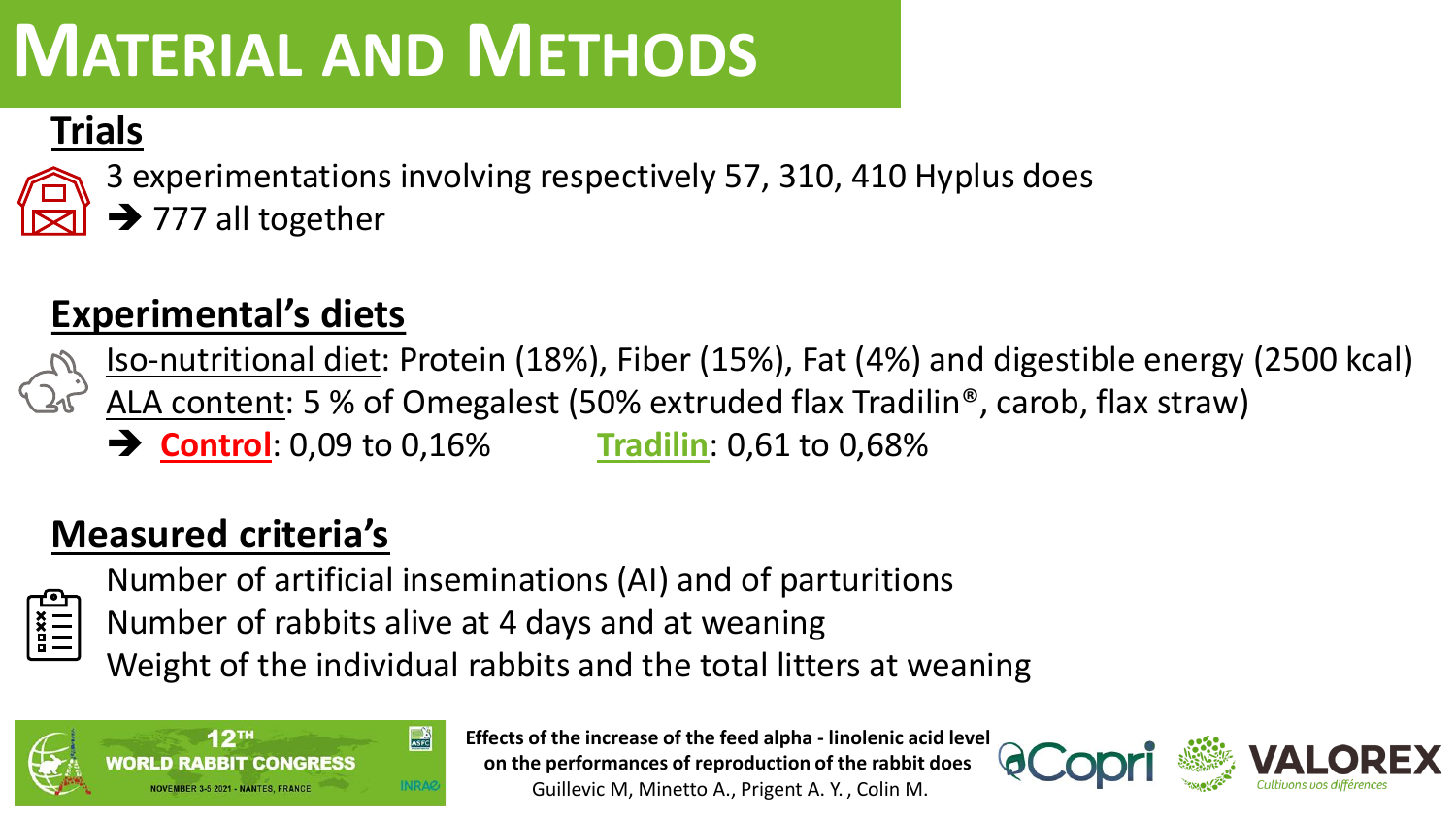# **RESULTS: Fertility**





**Effects of the increase of the feed alpha - linolenic acid level on the performances of reproduction of the rabbit does** Guillevic M, Minetto A., Prigent A. Y. , Colin M.



 $\bullet$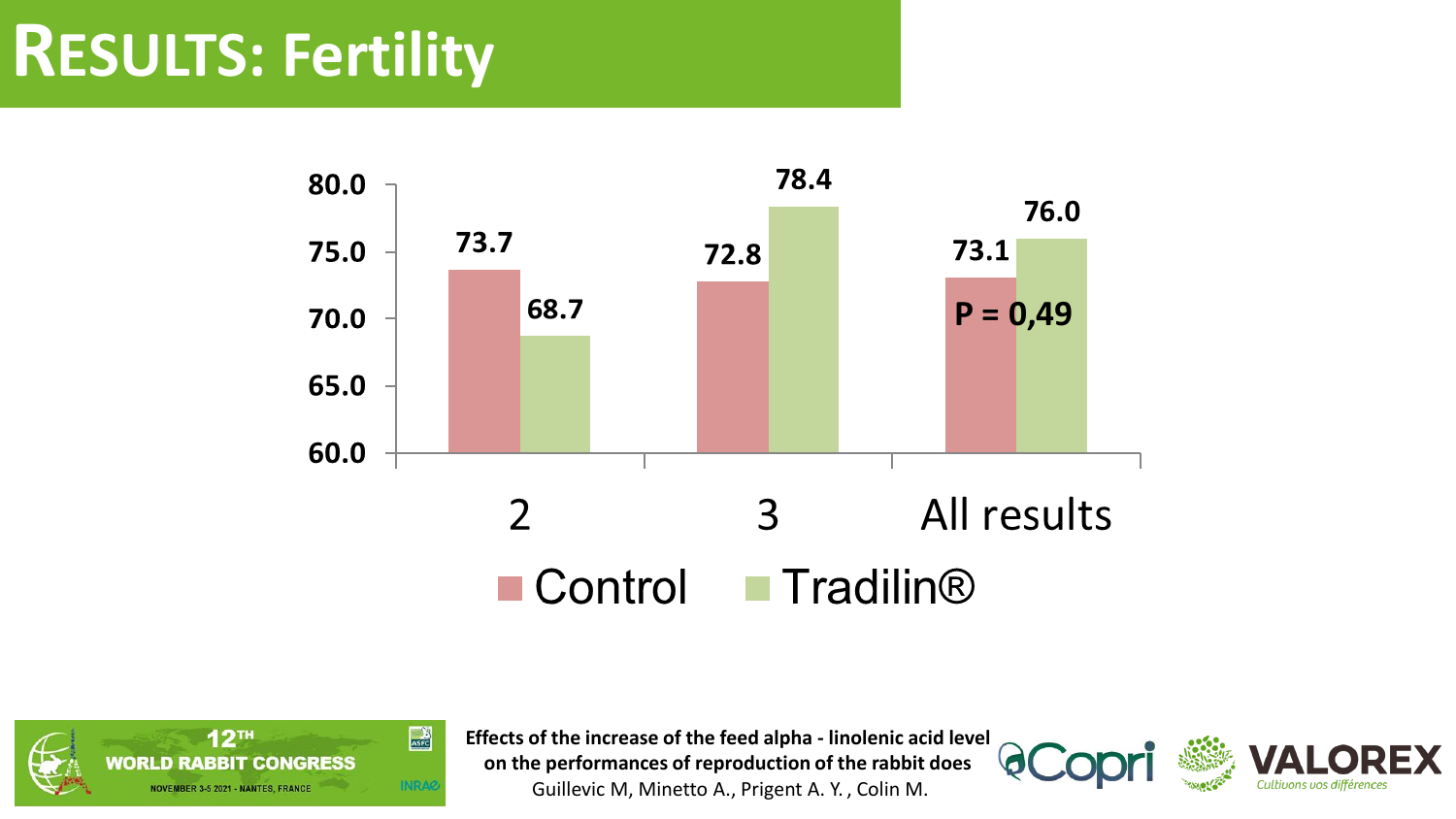# **RESULTS: Viability**





**Effects of the increase of the feed alpha - linolenic acid level on the performances of reproduction of the rabbit does** Guillevic M, Minetto A., Prigent A. Y. , Colin M.

Cultivons vos différenc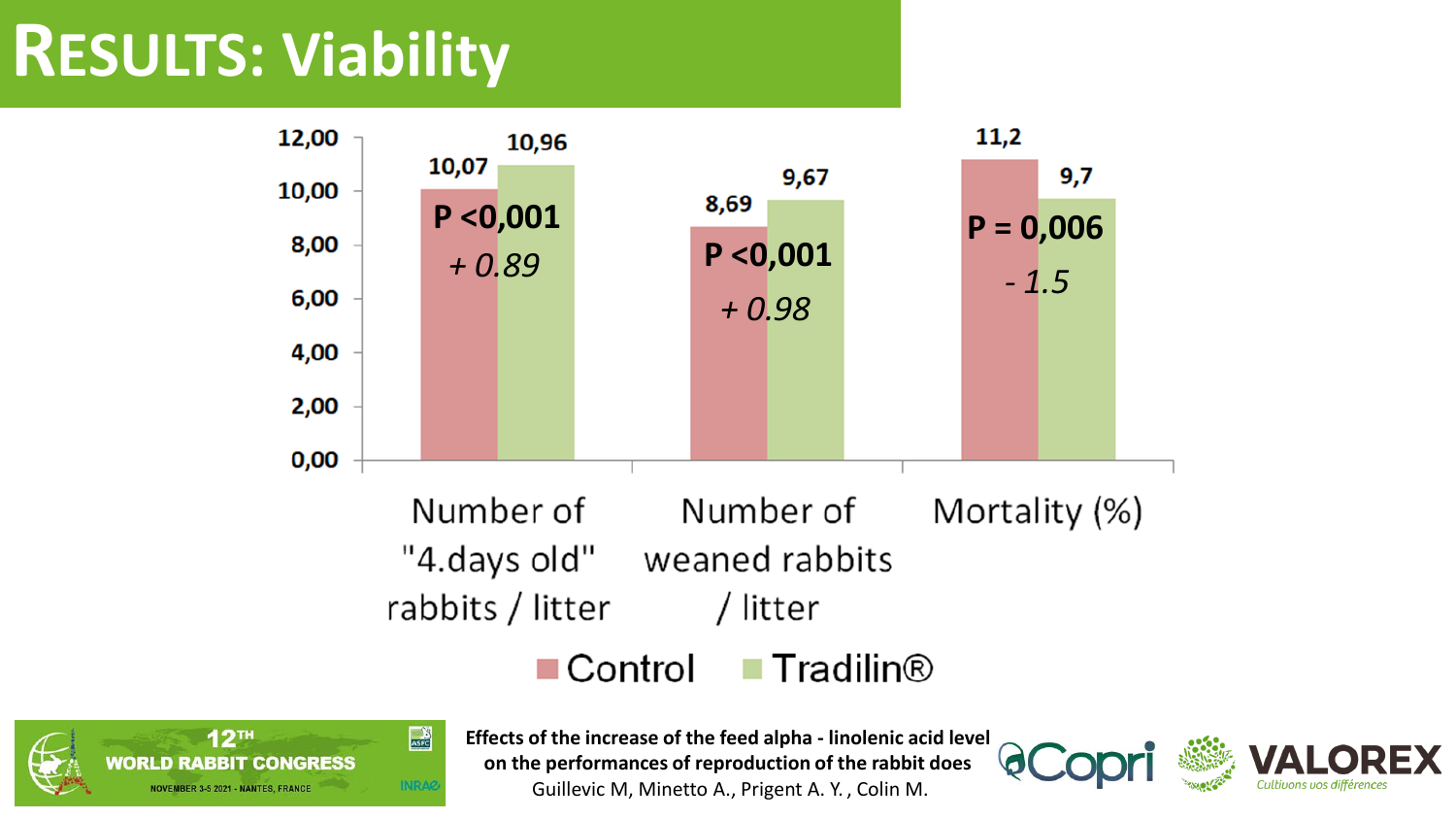# **RESULTS: Weight at weaning**





**Effects of the increase of the feed alpha - linolenic acid level on the performances of reproduction of the rabbit does** Guillevic M, Minetto A., Prigent A. Y. , Colin M.

Cultivons vos différence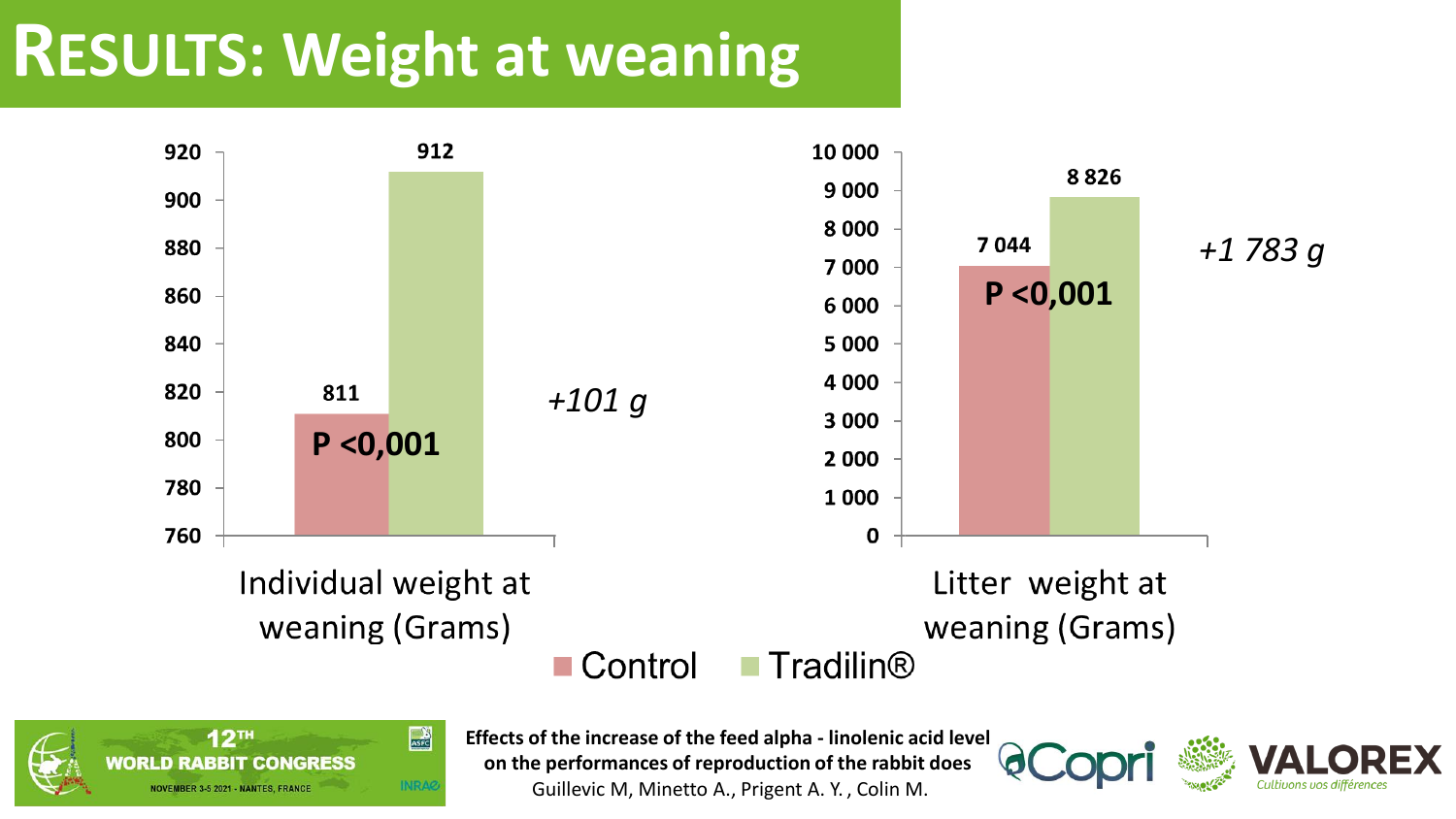# **CONCLUSION: TRADILIN® FLAX**

## **The incorporation of Tradilin® in the does feed improves**

- $\rightarrow$  The prolificacy
- $\rightarrow$  The viability of the rabbits before weaning
- $\rightarrow$  The weight at weaning of the rabbits and of the litter

## **These beneficial effects of Tradilin® can be explained by**

- ➔ Omega 3 level in the colostrum & milk: **↗** immunity & inflammatory status
- ➔ Lignans' content in flax seed: **↗** ovulation rate ; **↘** embryonic mortality

### **Tradilin® flax is an interesting nutritional solution in the does rabbit feed particularly in a context of alfalfa incorporation reduction**



**Effects of the increase of the feed alpha - linolenic acid level on the performances of reproduction of the rabbit does** Guillevic M, Minetto A., Prigent A. Y. , Colin M.